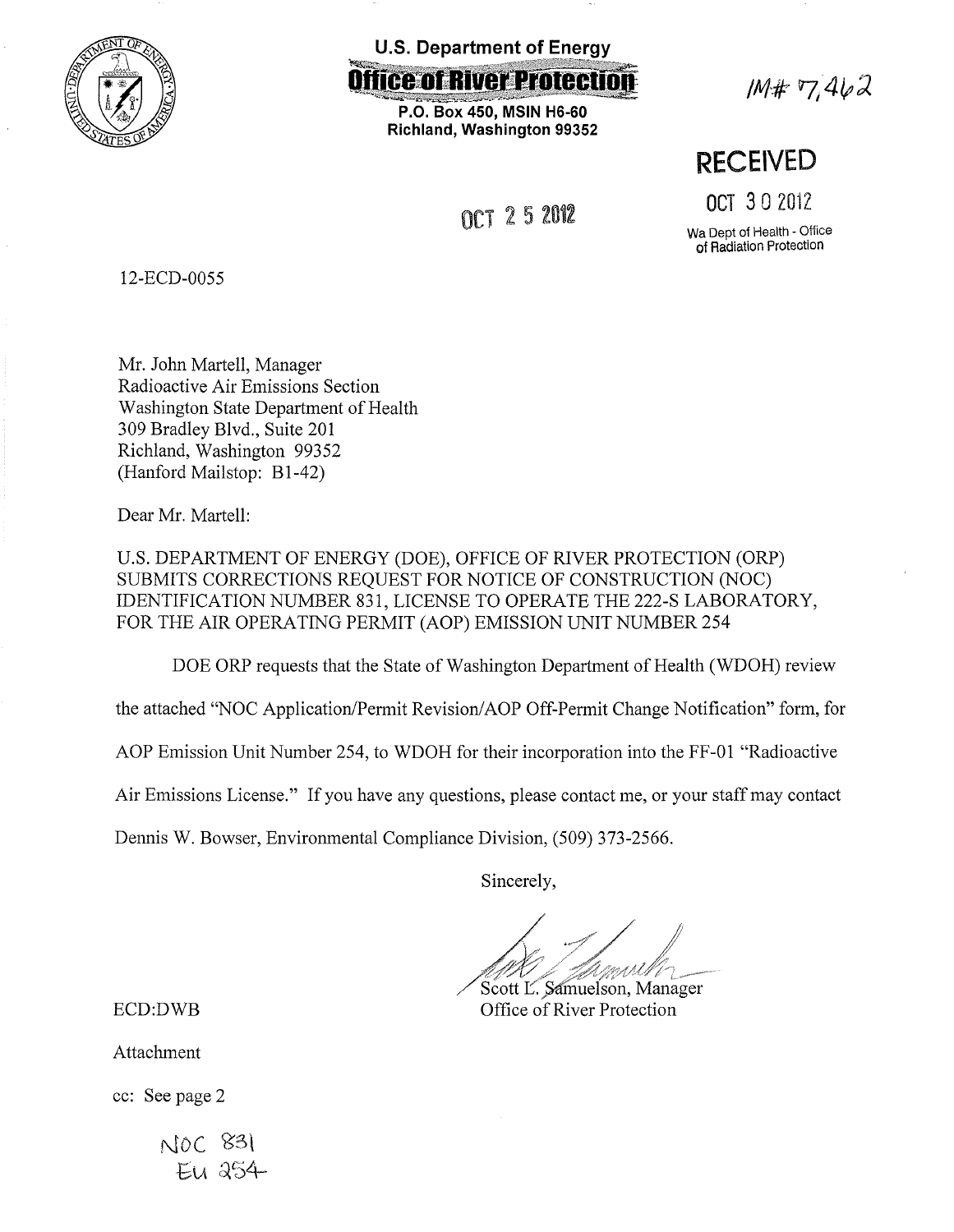Mr. John Martell 12-ECD-0055

-2- OCT 2 5 <sup>2012</sup>

cc w/attach: L. Bostic, BNI B. G. Erlandson, BNI J. A. Bates, CHPRC J. Cox, CTUIR S. Harris, CTUIR K. A. Conaway, Ecology P. M. Gent, Ecology D. Bartus, EPA (Region 10, Seattle) D. Zhen, EPA (Region 10, Seattle) R. H. Anderson, MSA T. G. Beam, MSA K. A. Peterson, MSA G. Bohnee, NPT K. Niles, Oregon Energy D. E. Jackson, RL R. Jim, YN J. W. Schmidt, WDOH R. M. Allen, WRPS L. L. Penn, WRPS B. P. Rumburg, WRPS Administrative Record BNI Correspondence Environmental Portal, LMSI WRPS Correspondence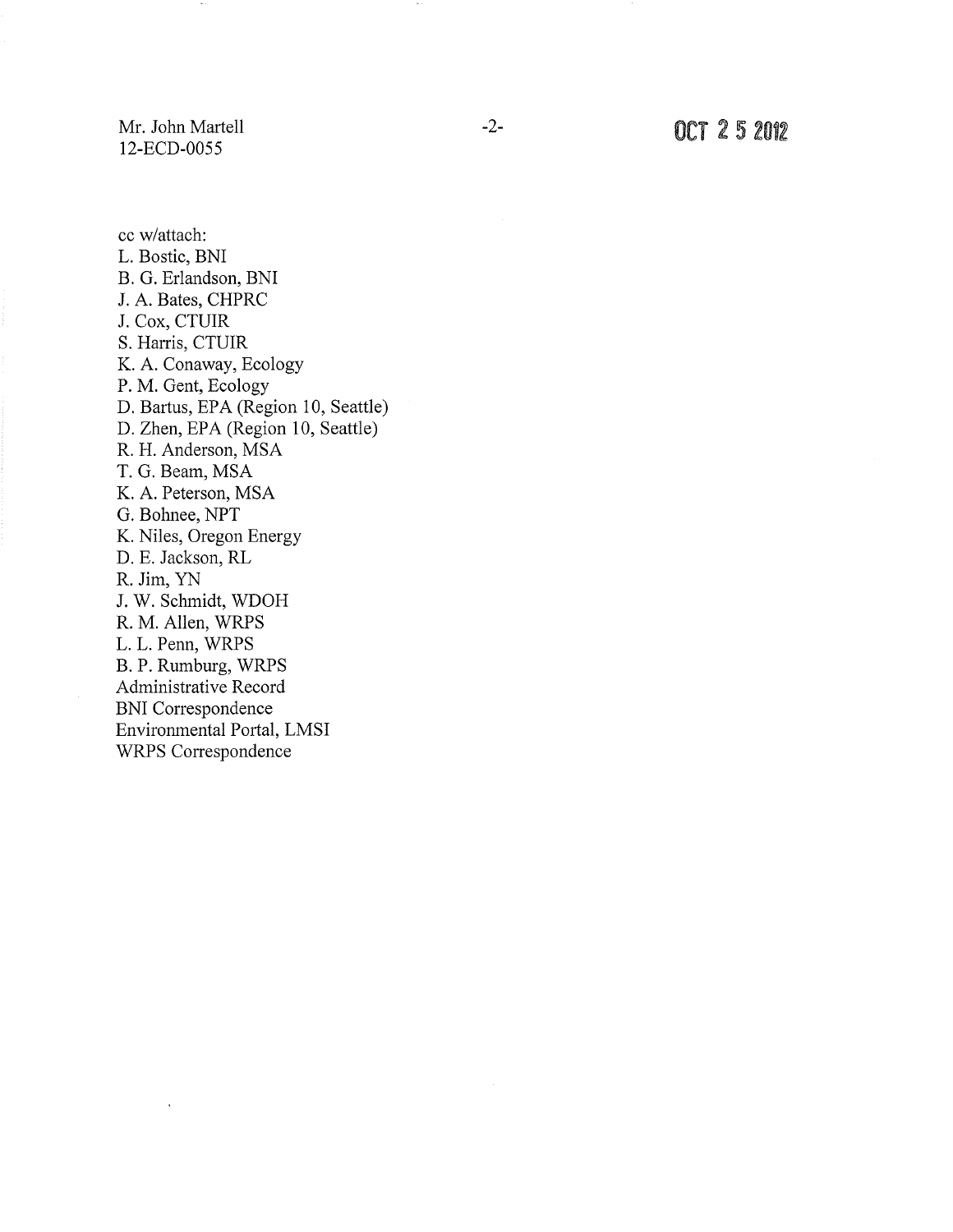Attachment 12-ECD-0055 (4 Pages)

 $\sim$ 

 $\sim$   $\star$ 

 $\sim$ 

NOC Application/Permit Revision/AOP Off-Permit Change Notification

"License to Operate the 222-S Laboratory (Replaced NOC ID 716)"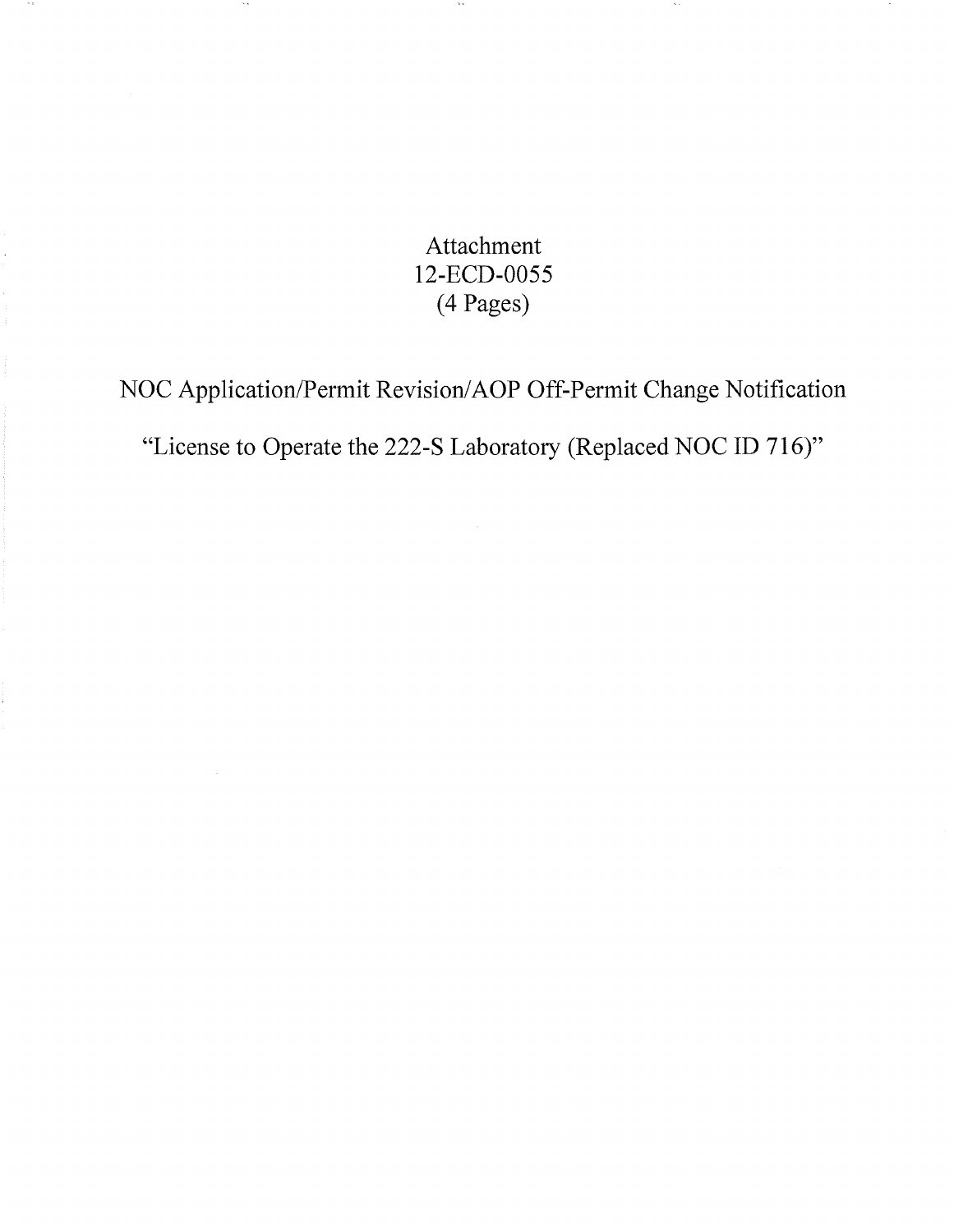# **NOC Application/Permit Revision/AOP Off-Permit Change Notification**

NOTE: Any increase to abated or unabated PTE requires a full NOC modification

|                                                                                                                 | <b>REASON FOR CHANGE</b>                                                                                                       |
|-----------------------------------------------------------------------------------------------------------------|--------------------------------------------------------------------------------------------------------------------------------|
| Submittal Date:                                                                                                 |                                                                                                                                |
| <b>NOC Application Revision</b><br><b>ALARACT Revision</b><br>New ALARACT Rev Number:                           | <b>Condition Change/ Clarification</b><br><b>WDOH Condition Number:</b><br>3<br>$\overline{3}$<br><b>AOP</b> Condition Number: |
|                                                                                                                 | PROJECT IDENTIFICATION                                                                                                         |
| Project Title: License to Operate the 222-S Laboratory (Replaced NOC ID 716)<br>Current NOC Application Number: |                                                                                                                                |
| AEI ID Number (AOP Emission Unit Number(s):                                                                     | 254                                                                                                                            |
| Current WDOH Approval Letter Number(s):                                                                         | AIR 12-313                                                                                                                     |
| WDOH NOC ID Number:<br>831                                                                                      |                                                                                                                                |

## **DESCRIPTION OF CHANGE**

**Number of Attachments 0** 

*WDOH will provide a new approval letter containing any new or modified conditions that result from the following proposed change.* 

Discrepancies between Annual Possession Quantity (APQ) values in Table **1** of the NOC Application and values in Appendix A (Total Effective Dose Equivalent to the Maximally Exposed Individual) of the NOC Application have resulted in an incorrect value identified for 241-Am in condition 3 of the permit – reference letter 08-ESQ-104, from Shirley J. Olinger (ORP), to Mr. John Martell (WDOH), subject Request for Approval of Modification to Notice of Construction Approval Order for Operation of the 296-S-21 Exhauster, and Amendment to Hanford Site Air Operating Permit (AOP) for Emission Unit 200W P-296S21, dated June 06, 2008.

The NOC Application Table 1 values are as follows:

 $\geq 1$ 

| Radionuclide    | <b>APQ</b><br>(Ci) | Radionuclide       | <b>APQ</b><br>(Ci) |
|-----------------|--------------------|--------------------|--------------------|
| $\rm{^{3}H}$    | 3.12E-01           | $226$ Ra           | 7.29E-07           |
| $^{14}$ C       | 4.58E-02           | $^{227}$ Ac        | 2.94E-04           |
| $59$ Ni         | 1.19E-01           | $^{228}$ Ra        | 4.09E-04           |
| $^{60}Co$       | 5.16E-01           | $229$ Th           | 1.09E-04           |
| $^{63}$ Ni      | 1.09E+01           | $^{231}Pa$         | 3.79E-04           |
| $^{79}$ Se      | 1.17E-02           | $232$ <sup>T</sup> | 5.79E-04           |
| 90 <sub>V</sub> | $9.00E + 03$       | $232 \text{Th}$    | 5.02E-04           |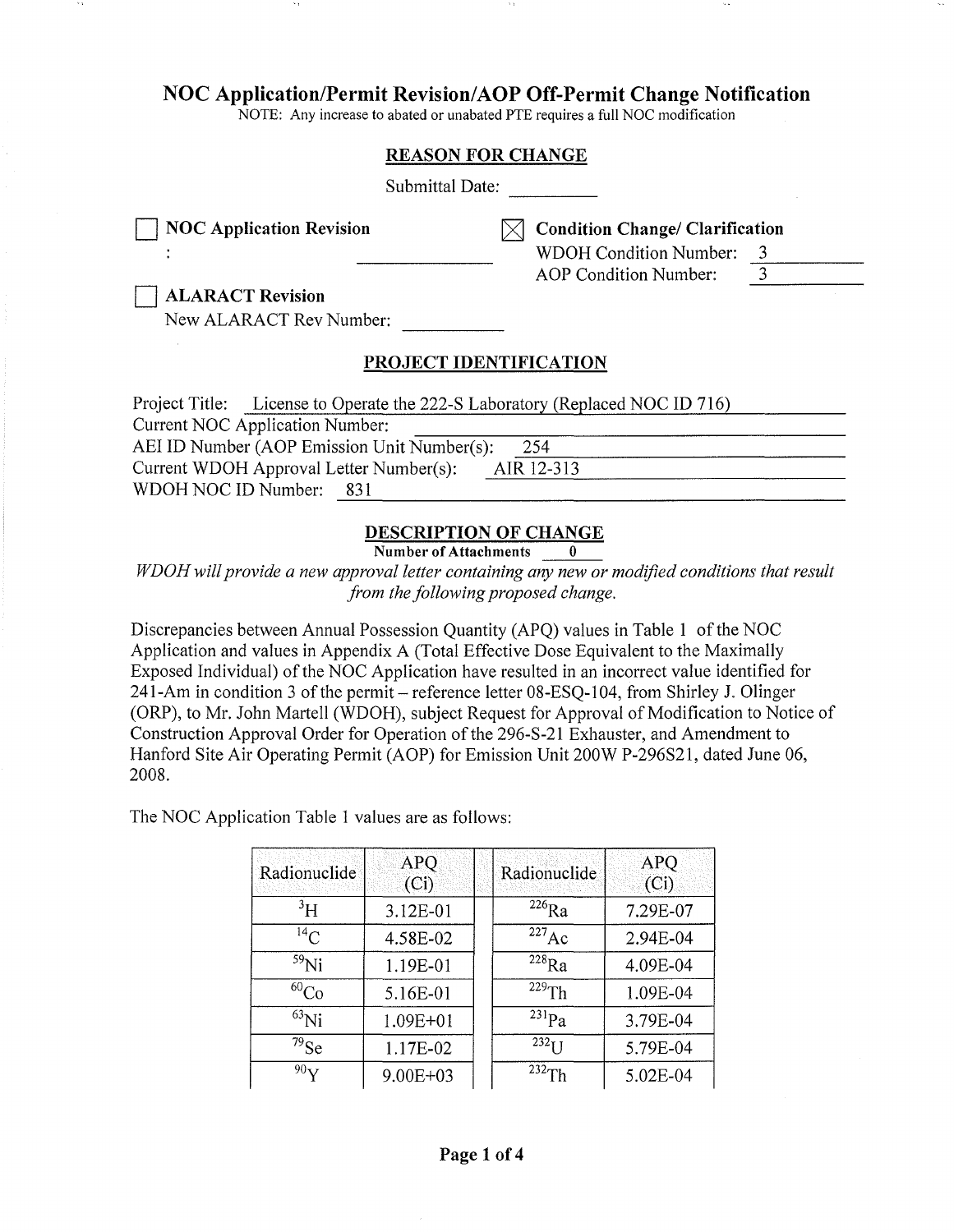| Radionuclide                   | <b>APQ</b><br>(Ci) | Radionuclide           | <b>APQ</b><br>(Ci) |
|--------------------------------|--------------------|------------------------|--------------------|
| $90$ Sr                        | 9.00E+03           | $233$ UJ               | 4.96E-04           |
| $\overline{93}Zr$              | 2.72E-01           | $234$ []               | 1.73E-02           |
| $93$ <sub>mNb</sub>            | 2.19E-01           | $\overline{^{235}}$ U  | 7.10E-04           |
| 99Tc                           | $1.97E + 00$       | $236$ U                | 4.69E-04           |
| $106$ Ru                       | 1.27E-02           | $\overline{^{237}}$ Np | 8.98E-03           |
| $\overline{^{113}}$ mCd        | 3.46E-01           | $\overline{^{238}}$ Pu | 1.56E-01           |
| 125Sb                          | 8.28E-01           | $\overline{238}$ U     | 1.58E-02           |
| $\overline{^{126}}\mathrm{Sn}$ | 3.07E-02           | $239$ Pu               | $6.85E + 01$       |
| $\overline{129}$ <sup>T</sup>  | 2.24E-03           | $240$ Pu               | 8.38E-01           |
| $134$ Cs                       | 2.00E-01           | $^{241}$ Pu            | $6.76E + 01$       |
| $^{137}Cs$                     | $3.16E + 03$       | $\overline{^{241}}Am$  | $1.17E + 01$       |
| $\overline{137}$ mBa           | 2.97E+03           | $242p_u$               | 5.93E-05           |
| $\overline{^{151}}$ Sm         | 3.00E+02           | $242$ Cm               | 9.08E-03           |
| $152$ <sub>Eu</sub>            | 1.71E-01           | $\overline{^{243}}Am$  | 5.32E-03           |
| $154$ <sub>Eu</sub>            | 5.39E+00           | $\overline{^{243}}$ Cm | 8.90E-04           |
| 155 <sub>Eu</sub>              | 3.44E+00           | $244$ Cm               | 2.05E-02           |

 $\sim$  2.1  $\,$ 

 $\sim$ 

Table 1 values corrected to match accurate values in Appendix A are as follows:

 $\sim$  5.8  $^{\circ}$ 

 $\sim$   $\star$ 

 $\sim$   $\sim$ 

 $\hat{\mathcal{E}}$ 

| Radionuclide           | <b>APQ</b><br>(Ci) | Radionuclide                 | <b>APQ</b><br>(Ci) |
|------------------------|--------------------|------------------------------|--------------------|
| ${}^{3}H$              | 3.13E-01           | $\overline{^{226}}Ra$        | 7.33E-07           |
| $^{14}$ C              | 4.60E-02           | $\overline{^{227}}\text{Ac}$ | 2.96E-04           |
| $59$ Ni                | 1.19E-01           | $\overline{^{228}}Ra$        | 4.10E-04           |
| 60 <sub>Co</sub>       | 5.18E-01           | $229$ Th                     | 1.09E-04           |
| $^{63}$ Ni             | $1.09E + 01$       | $\overline{^{231}}\text{Pa}$ | 3.81E-04           |
| $\overline{79}$ Se     | 1.17E-02           | $\overline{^{232}}$ U        | 5.82E-04           |
| 90 <sub>Y</sub>        | 9.00E+03           | $232$ Th                     | 5.04E-04           |
| $\overline{90}$ Sr     | 9.00E+03           | $233$ U                      | 4.98E-04           |
| $\overline{93}Zr$      | 2.73E-01           | $\overline{234}$ U           | 1.74E-02           |
| $93$ <sub>mNb</sub>    | 2.20E-01           | $\overline{235}$ U           | 7.13E-04           |
| 99Tc                   | 1.98E+00           | $236$ U                      | 4.71E-04           |
| $106$ Ru               | 1.27E-02           | $237$ Np                     | 9.02E-03           |
| $113$ <sub>mCd</sub>   | 3.48E-01           | $238$ Pu                     | 1.56E-01           |
| $\overline{^{125}}Sb$  | 8.31E-01           | $\overline{^{238}}$ I J      | 1.58E-02           |
| $\overline{^{126}}$ Sn | 3.08E-02           | $\overline{^{239}}\text{Pu}$ | $6.85E + 01$       |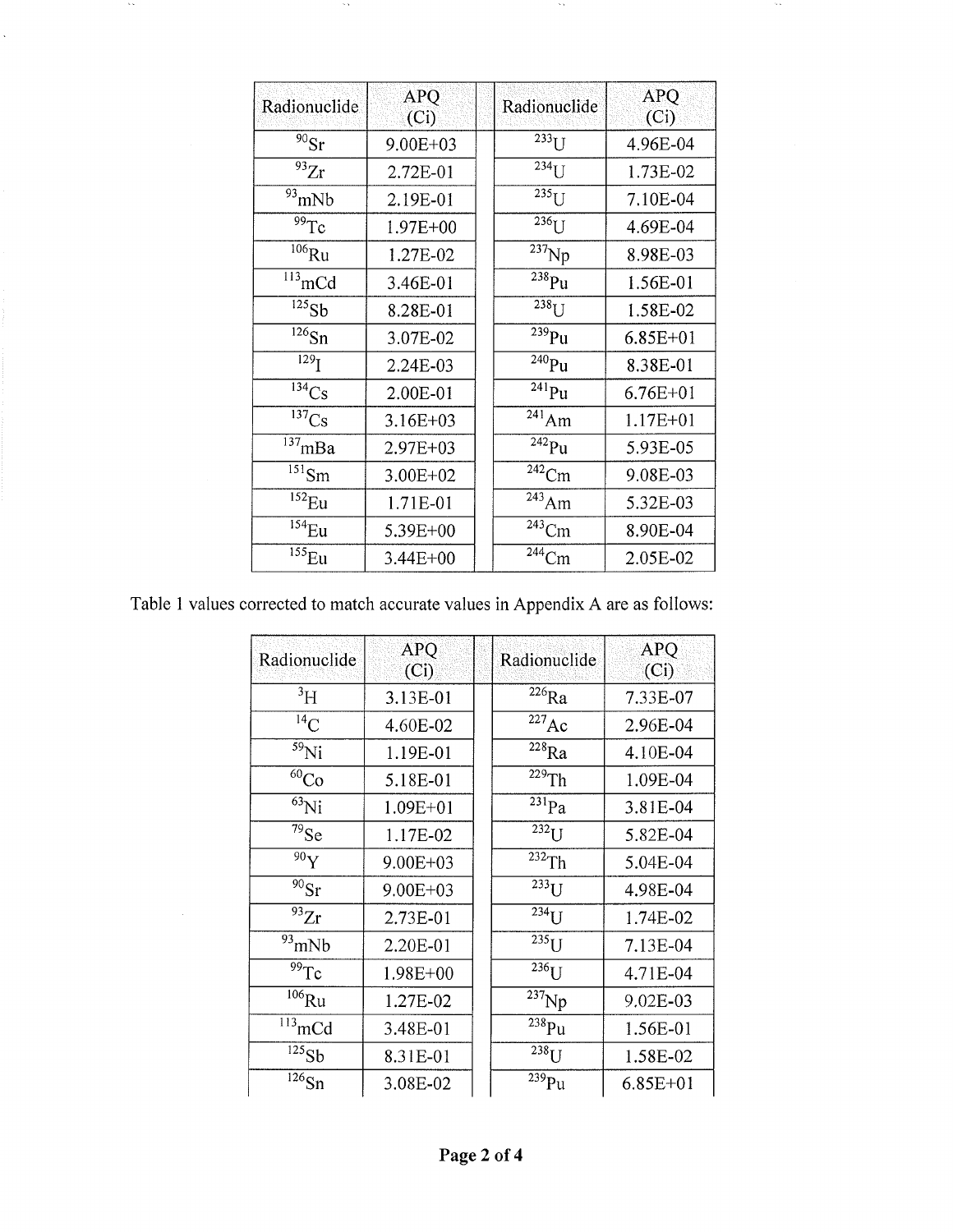| Radionuclide           | <b>APQ</b><br>(Ci) | Radionuclide           | <b>APQ</b><br>(Ci) |
|------------------------|--------------------|------------------------|--------------------|
| 129 <sub>T</sub>       | 2.25E-03           | $240$ Pu               | 8.41E-01           |
| $\overline{^{134}}Cs$  | 2.01E-01           | $^{241}$ Pu            | 7.46E+00           |
| $\overline{^{137}}$ Cs | 3.16E+03           | $\overline{2}^{41}$ Am | $6.76E + 01$       |
| $137$ mBa              | 2.98E+03           | $^{242}Pu$             | 5.96E-05           |
| $^{151}$ Sm            | 3.01E+02           | $242$ Cm               | 9.12E-03           |
| $^{152}$ Eu            | 1.71E-01           | $243$ Am               | 5.35E-03           |
| $^{154}$ Eu            | 5.41E+00           | $243$ Cm               | 8.94E-04           |
| $^{155}$ Eu            | $3.46E + 00$       | $244$ Cm               | 2.06E-02           |

Based upon these corrections it is proposed that the following condition 3 permit changes be made. **Proposed Change** *(provide original and proposed wording):* 

### **Original Wording:**

 $Sr - 90$  9.00E+03

Identified as contributing greater than 10% of the potential TEDE to the MEI, or greater than 25% of the TEDE to the MEI after controls.

### **Proposed Corrections:**

 $Sr-90$  9.00E+03

**Identified as contributing greater than 0.1 mrem/yr to the MEI.** 

#### **Original Wording:**

 $Cs - 137$  3.16E+03

Identified as contributing greater than 10% of the potential TEDE to the MEI, or greater than 25% of the TEDE to the MEI after controls.

#### **Proposed Corrections:**

 $Cs - 137$  3.16E+03

Identified as contributing **greater than 0.1 mrem/yr to the MEI,** greater than 10% of the potential TEDE to the MEI, **and** greater than 25% of the TEDE to the MEI after controls.

#### **Original Wording:**

 $Y - 90$  9.00E+03